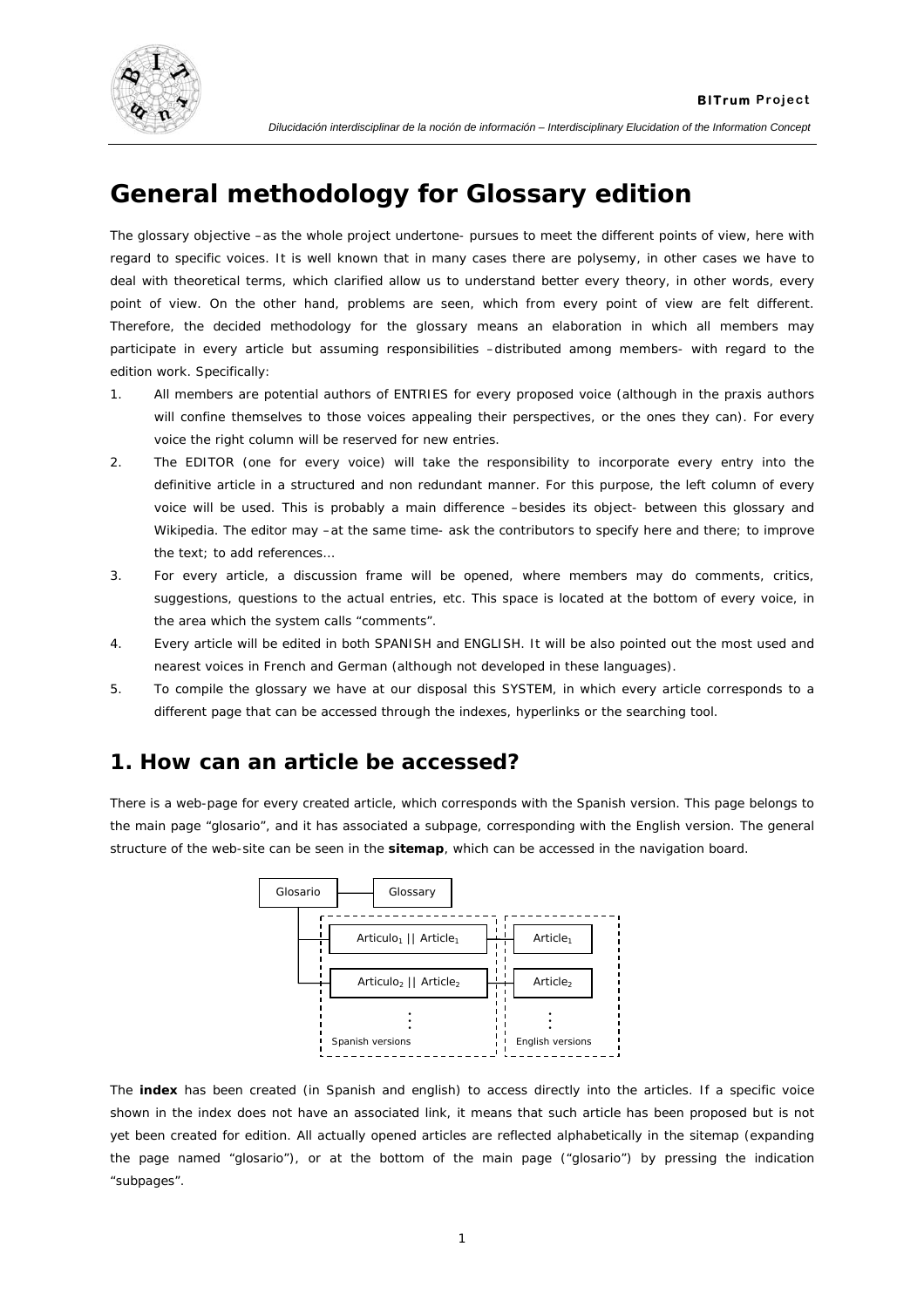

**Hyperlinks** will also be included among articles whenever an open voice is mentioned in other. Finally, using the "**Search site**" Tool in the upper right corner, any voice or character string may be searched within the glossary-site.

The reader will always find on the left side of any page other navigation facilities:

- − **Navigation** tool (to access any of the main pages)
- **Recent site activity**, where the reader may access directly to the page, in which the last registered changes in the glossary-site has been done.
- − E-mail addresses to **contact** with the coordination board, and links to **BITrum web-sites**.

# **2. General distribution of an article page**

As headline of every article (in its Spanish version) the reader will find the Spanish and English voices separated by a double vertical bar '||' (however, the English version is only headed by its corresponding voice). Underneath this heading, the reader will find the columns corresponding to the **article** in itself (the one of the left) and the **entries** of authors. The first one should only be edited by the corresponding editor, while the rest of the members are invited to contribute in the entries column.

| Common area for:<br>Navigation, Last changes and Contact                                                                                         |                                                                                                                                                                                                                                                                              |                                                                                                                                                               | Voice in English                                                                                                                                                                                                                        | Search window |  |
|--------------------------------------------------------------------------------------------------------------------------------------------------|------------------------------------------------------------------------------------------------------------------------------------------------------------------------------------------------------------------------------------------------------------------------------|---------------------------------------------------------------------------------------------------------------------------------------------------------------|-----------------------------------------------------------------------------------------------------------------------------------------------------------------------------------------------------------------------------------------|---------------|--|
| Glosario-BITrum                                                                                                                                  |                                                                                                                                                                                                                                                                              | Link to the Spanish version                                                                                                                                   |                                                                                                                                                                                                                                         | Search Site   |  |
| Navegación                                                                                                                                       |                                                                                                                                                                                                                                                                              | Glosario > Sociedad de la Información    Information Society                                                                                                  |                                                                                                                                                                                                                                         |               |  |
| Gle ario                                                                                                                                         | <b>Information Society</b>                                                                                                                                                                                                                                                   |                                                                                                                                                               |                                                                                                                                                                                                                                         |               |  |
| <i><b>Indice</b></i>                                                                                                                             | <b>Article</b>                                                                                                                                                                                                                                                               |                                                                                                                                                               | <b>Entries</b>                                                                                                                                                                                                                          |               |  |
| Index                                                                                                                                            |                                                                                                                                                                                                                                                                              |                                                                                                                                                               |                                                                                                                                                                                                                                         |               |  |
| Abreviaturas   Abbreviations<br>Instrucciones para autores y<br>editores                                                                         | Version española<br>This column should only be modified by the corresponding editor.<br>- For new entries about this article, please, use the right column;                                                                                                                  |                                                                                                                                                               | New entry. Before doing a new entry, please, copy this line and the following ones<br>and paste them at the column bottom. Next fill out the fields: 'name', 'date' and<br>'text', and delete this upper blue paragraph.<br>Name (date) |               |  |
| Sitemap                                                                                                                                          |                                                                                                                                                                                                                                                                              |                                                                                                                                                               |                                                                                                                                                                                                                                         |               |  |
| Recent site activity                                                                                                                             | comments section at page bottom.                                                                                                                                                                                                                                             | For comments or discussion about any aspect of this article, please, use the<br>- Any document or link, considered of interest for this article, is welcomed. |                                                                                                                                                                                                                                         |               |  |
| <b>Information Society</b><br>edited by José María Díaz Nafría                                                                                   | Editor                                                                                                                                                                                                                                                                       | Hofkirchner, Wolfgang<br>Wolfgang.Hofkirchner@sbg.ac.at                                                                                                       |                                                                                                                                                                                                                                         |               |  |
| Index                                                                                                                                            | Incorporated contributions                                                                                                                                                                                                                                                   |                                                                                                                                                               |                                                                                                                                                                                                                                         |               |  |
| edited by José María Díaz Nafría                                                                                                                 | Usage domain                                                                                                                                                                                                                                                                 | general                                                                                                                                                       |                                                                                                                                                                                                                                         |               |  |
| View All                                                                                                                                         | Type<br>French                                                                                                                                                                                                                                                               | concept                                                                                                                                                       |                                                                                                                                                                                                                                         |               |  |
| Contacto y Enlaces                                                                                                                               | German                                                                                                                                                                                                                                                                       |                                                                                                                                                               |                                                                                                                                                                                                                                         |               |  |
| José María Díaz Nafría<br>inafria@uax.es<br>Francisco Salto Alemany<br>francisco.salto@unileon.es<br>Mario Pérez-Montoro<br>perez-montoro@ub.edu | {article text}<br><b>References</b>                                                                                                                                                                                                                                          |                                                                                                                                                               |                                                                                                                                                                                                                                         |               |  |
|                                                                                                                                                  | - AUTHOR, N. (year). "article title". Magazine, Vol. xx,<br>pp. yy-zz.<br>- AUTHOR, N. (year). Book title. Edition place: editor.<br>- AUTHOR, N. (year). Web page title. [Online]. Edition place:<br>Responsible organim. < page url>. [Consulted: consulting<br>dd/mm/yy]. |                                                                                                                                                               |                                                                                                                                                                                                                                         |               |  |
|                                                                                                                                                  |                                                                                                                                                                                                                                                                              |                                                                                                                                                               |                                                                                                                                                                                                                                         |               |  |
|                                                                                                                                                  |                                                                                                                                                                                                                                                                              |                                                                                                                                                               |                                                                                                                                                                                                                                         |               |  |
| Portal Público   Public Site                                                                                                                     | Attachments (0)                                                                                                                                                                                                                                                              |                                                                                                                                                               |                                                                                                                                                                                                                                         |               |  |
| Portal Privado   Private Site                                                                                                                    | Comments (0)                                                                                                                                                                                                                                                                 |                                                                                                                                                               |                                                                                                                                                                                                                                         |               |  |

Links to public and private BITrum sites

# **3. How to do an entry? (Authors)**

Whenever an author wants to do a **new entry**:

1. After the desired page is reached, it has to be opened with the edition tools (pressing the "edit page" button in the upper tool bar of the page –only visible for site collaborators).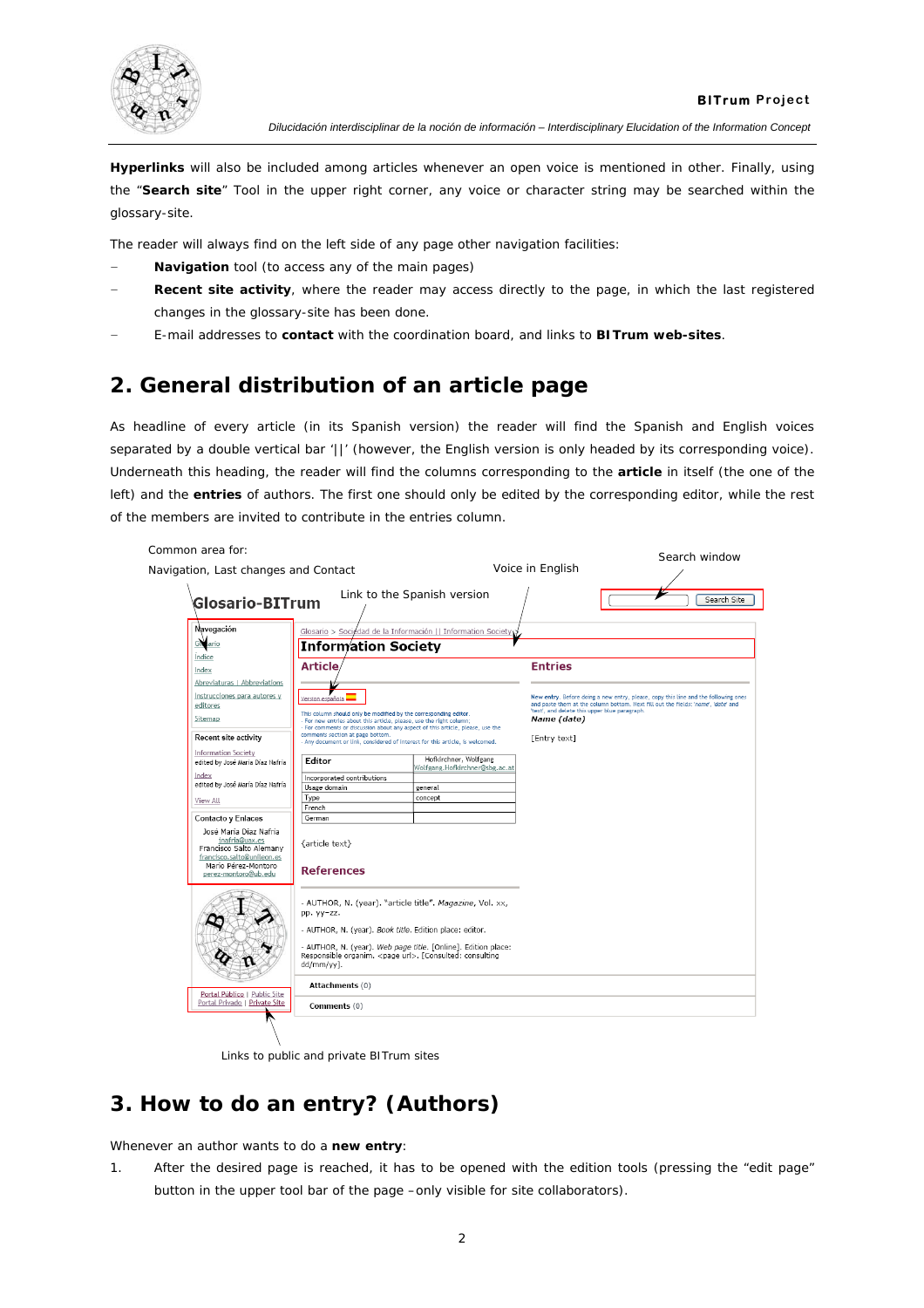

2. The new entry should be done just below the former ones. Before entering it, the blue explicative paragraph and the following lines until the column end should be copied and pasted at the bottom, so they are to disposal for a later entry. Subsequently, the fields [name], [date] and [text] has to be fulfilled by the author (using the author's name and the date in which the entry has been done).

In order to not modify the text formats of the article, the text of the entry should be entered without format. Notice that whenever a text is copied from a text editor, the format is usually modified in the destination when it is directly pasted. To avoid it you can follow –for example- the next steps:

- a) Open a notebook or similar editor (without format);
- b) Copy the desired content in the original editor and paste it in the notebook (or similar editor);
- c) Copy the selected text in the notebook (or similar editor) and paste it in the open article in edition mode.

|                                                                                                                                                                        |                                                                                                                                                       | Reserved area to do entries                                                                                               |                                                                                                                                                                                                                                                       |             |  |  |
|------------------------------------------------------------------------------------------------------------------------------------------------------------------------|-------------------------------------------------------------------------------------------------------------------------------------------------------|---------------------------------------------------------------------------------------------------------------------------|-------------------------------------------------------------------------------------------------------------------------------------------------------------------------------------------------------------------------------------------------------|-------------|--|--|
|                                                                                                                                                                        |                                                                                                                                                       |                                                                                                                           | Whenever a new entry is going to be done, this should be<br>entered below the former ones. Before entering it, the blue<br>explicative paragraph and the next lines should be copied and<br>pasted at the column bottom, so they are later available. |             |  |  |
| <b>Glosario-BITrum</b>                                                                                                                                                 |                                                                                                                                                       |                                                                                                                           |                                                                                                                                                                                                                                                       | Search Site |  |  |
| Navegación                                                                                                                                                             |                                                                                                                                                       | Glosario > Sociedad de la Información    Information Society >                                                            |                                                                                                                                                                                                                                                       |             |  |  |
| Glosario                                                                                                                                                               | <b>Information Society</b>                                                                                                                            |                                                                                                                           |                                                                                                                                                                                                                                                       |             |  |  |
| Indice                                                                                                                                                                 |                                                                                                                                                       |                                                                                                                           |                                                                                                                                                                                                                                                       |             |  |  |
| Index                                                                                                                                                                  | <b>Article</b>                                                                                                                                        |                                                                                                                           | <b>Entries</b>                                                                                                                                                                                                                                        |             |  |  |
| Abreviaturas   Abbreviations                                                                                                                                           |                                                                                                                                                       |                                                                                                                           |                                                                                                                                                                                                                                                       |             |  |  |
| Instrucciones para autores y                                                                                                                                           | Version española                                                                                                                                      |                                                                                                                           | New entry. Before doing a new entry, please, copy this line and the following ones                                                                                                                                                                    |             |  |  |
| editores                                                                                                                                                               | This column should only be modified by the corresponding editor.                                                                                      |                                                                                                                           | and paste them at the column bottom. Next fill out the fields: 'name', 'date' and<br>'text', and delete this upper blue paragraph.                                                                                                                    |             |  |  |
| Sitemap                                                                                                                                                                | - For new entries about this article, please, use the right column;<br>- For comments or discussion about any aspect of this article, please, use the |                                                                                                                           | Name (date)                                                                                                                                                                                                                                           |             |  |  |
| <b>Recent site activity</b>                                                                                                                                            | comments section at page bottom.<br>- Any document or link, considered of interest for this article, is welcomed.                                     |                                                                                                                           | [Entry text]                                                                                                                                                                                                                                          |             |  |  |
| <b>Information Society</b>                                                                                                                                             |                                                                                                                                                       |                                                                                                                           |                                                                                                                                                                                                                                                       |             |  |  |
| edited by José María Díaz Nafría                                                                                                                                       | Editor                                                                                                                                                | Hofkirchner, Wolfgang<br>Wolfgang.Hofkirchner@sbg.ac.at                                                                   |                                                                                                                                                                                                                                                       |             |  |  |
| Index                                                                                                                                                                  | Incorporated contributions                                                                                                                            |                                                                                                                           |                                                                                                                                                                                                                                                       |             |  |  |
| edited by José María Díaz Nafría                                                                                                                                       | Usage domain                                                                                                                                          | general                                                                                                                   |                                                                                                                                                                                                                                                       |             |  |  |
| View All                                                                                                                                                               | Type                                                                                                                                                  | concept                                                                                                                   |                                                                                                                                                                                                                                                       |             |  |  |
|                                                                                                                                                                        | French<br>German                                                                                                                                      |                                                                                                                           |                                                                                                                                                                                                                                                       |             |  |  |
| Contacto y Enlaces<br>José María Díaz Nafría<br>inafria@uax.es<br>Francisco Salto Alemany<br>francisco.salto@unileon.es<br>Mario Pérez-Montoro<br>perez-montoro@ub.edu | {article text}<br><b>References</b>                                                                                                                   |                                                                                                                           |                                                                                                                                                                                                                                                       |             |  |  |
|                                                                                                                                                                        | pp. yy-zz.<br>- AUTHOR, N. (year). Book title. Edition place: editor.                                                                                 | - AUTHOR, N. (year). "article title". Magazine, Vol. xx,<br>- AUTHOR, N. (year). Web page title. [Online]. Edition place: |                                                                                                                                                                                                                                                       |             |  |  |
|                                                                                                                                                                        | Responsible organim. <page url="">. [Consulted: consulting<br/>dd/mm/vv1.</page>                                                                      |                                                                                                                           |                                                                                                                                                                                                                                                       |             |  |  |
| Portal Público   Public Site                                                                                                                                           |                                                                                                                                                       | Attachments (0)                                                                                                           |                                                                                                                                                                                                                                                       |             |  |  |
| Portal Privado   Private Site                                                                                                                                          | Comments (0)                                                                                                                                          |                                                                                                                           |                                                                                                                                                                                                                                                       |             |  |  |
|                                                                                                                                                                        | Area for discussion about the article                                                                                                                 |                                                                                                                           |                                                                                                                                                                                                                                                       |             |  |  |

The comments will be piled up downwards, so they can be later reviewed.

In the lower side of every page there is a "comments" area, which will be used for every article as a **discussion** forum with regard to the controversies held around the article.

### **4. How can an article been edited? (Editors)**

The central column is reserved for article edition. This column is divided in three sections:

- 1. The article **heading** containing:
	- a) *name* and *e-mail* address of the *editor*;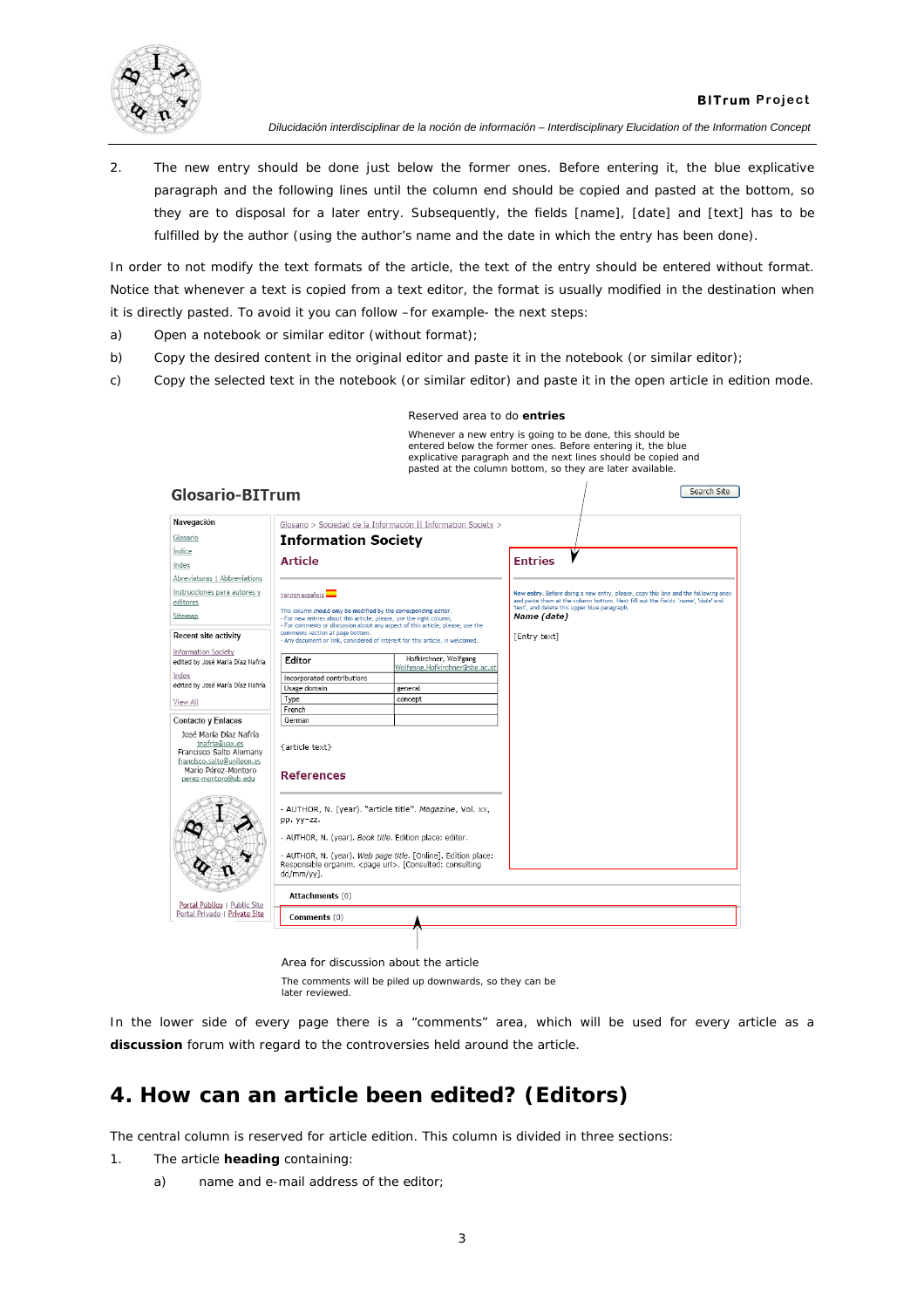

- b) the *contributions* already incorporated into the article, designated by the author name and the entry date, as they are indicated in the entries column (*e.g.* Al Hadithi (21/02/09), Capurro (15/03/09));
- c) *Usage domain* (disciplines or theories in which the term is used);
- d) *Type* (concept, metaphore, theory, author);
- e) *French* and *German* equivalent voices.
- 2. The **article** it self, in which the editor will incorporate (structured and without redundancies) the entries that are leaved in the right column.
- 3. A space for the bibliographic **references**, for which the indicated format for articles, books and electronic publications should be followed.

Any **meta-comment** (e.g. about the degree of development of an entry; to notice that the article is first edited in the other language, etc) should be included between brackets "[...]", so that it can be easily distinguished from the text in which the article is properly developed.

#### **Article** area, which should only be edited by the corresponding editor

 $\overline{1}$ 

| Glosario-BITrum                                                         |                                                                                                                                                                                                                           | Search Site                                                                                                                                                                                                                             |  |  |  |
|-------------------------------------------------------------------------|---------------------------------------------------------------------------------------------------------------------------------------------------------------------------------------------------------------------------|-----------------------------------------------------------------------------------------------------------------------------------------------------------------------------------------------------------------------------------------|--|--|--|
| Navegación                                                              | Glosario > Sociedad de la Información    Information Society >                                                                                                                                                            |                                                                                                                                                                                                                                         |  |  |  |
| Glosario                                                                | <b>Information Society</b>                                                                                                                                                                                                |                                                                                                                                                                                                                                         |  |  |  |
| Indice                                                                  |                                                                                                                                                                                                                           |                                                                                                                                                                                                                                         |  |  |  |
| Index                                                                   | <b>Article</b>                                                                                                                                                                                                            | <b>Entries</b>                                                                                                                                                                                                                          |  |  |  |
| Abreviaturas   Abbreviations                                            |                                                                                                                                                                                                                           |                                                                                                                                                                                                                                         |  |  |  |
| Instrucciones para autores y<br>editores                                | Version española                                                                                                                                                                                                          | New entry. Before doing a new entry, please, copy this line and the following ones<br>and paste them at the column bottom. Next fill out the fields: 'name', 'date' and<br>'text', and delete this upper blue paragraph.<br>Name (date) |  |  |  |
| Sitemap                                                                 | This column should only be modified by the corresponding editor.<br>- For new entries about this article, please, use the right column;<br>- For comments or discussion about any aspect of this article, please, use the |                                                                                                                                                                                                                                         |  |  |  |
| Recent site activity                                                    | comments section at page bottom.<br>- Any document or link, considered of interest for this article, is welcomed.                                                                                                         | <b>FEntry text1</b>                                                                                                                                                                                                                     |  |  |  |
| <b>Information Society</b><br>edited by José María Díaz Nafría          | Hofkirchner, Wolfgang<br>Editor<br>Wolfgang.Hofkirchner@sbg.ac.at                                                                                                                                                         | Heading table compiling:<br>- Editor (name and e-mail)                                                                                                                                                                                  |  |  |  |
| Index                                                                   | Incorporated contributions<br>ĸ                                                                                                                                                                                           | - Incorporated contributions (all                                                                                                                                                                                                       |  |  |  |
| edited by José María Díaz Nafría                                        | Usage domain<br>eeneral                                                                                                                                                                                                   | those being integrated in the                                                                                                                                                                                                           |  |  |  |
| View All                                                                | Type<br>concept                                                                                                                                                                                                           | article, indicating name and date)                                                                                                                                                                                                      |  |  |  |
| Contacto y Enlaces                                                      | French<br>German                                                                                                                                                                                                          | - Usage domain (disciplines or                                                                                                                                                                                                          |  |  |  |
| José María Díaz Nafría                                                  |                                                                                                                                                                                                                           | theories in which it is used)                                                                                                                                                                                                           |  |  |  |
| jnafria@uax.es<br>Francisco Salto Alemany<br>francisco.salto@unileon.es | {article text}                                                                                                                                                                                                            | - Type (concept, metaphor, theory,<br>author)<br>- French and German equivalent                                                                                                                                                         |  |  |  |
| Mario Pérez-Montoro<br>perez-montoro@ub.edu                             | <b>References</b>                                                                                                                                                                                                         | voices.                                                                                                                                                                                                                                 |  |  |  |
|                                                                         | - AUTHOR, N. (year). "article title". Magazine, Vol. xx,<br>pp. yy-zz.<br>- AUTHOR, N. (year). Book title. Edition place: editor.                                                                                         | Reserved space for the article itself.<br>It should only be edited by the<br>corresponding editor, who should                                                                                                                           |  |  |  |
|                                                                         | AUTHOR, N. (year). Web page title. [Online]. Edition place:<br>Responsible organim. < page url>. [Consulted: consulting<br>dd/mm/vv1.                                                                                     | incorporate (structured and without<br>redundancy) the entries given in the<br>right column.                                                                                                                                            |  |  |  |
| Portal Público   Public Sité                                            | Attachments (0)                                                                                                                                                                                                           |                                                                                                                                                                                                                                         |  |  |  |
| Portal Privado   Private Site                                           | Comments (0)                                                                                                                                                                                                              |                                                                                                                                                                                                                                         |  |  |  |
|                                                                         |                                                                                                                                                                                                                           |                                                                                                                                                                                                                                         |  |  |  |
| Space for                                                               |                                                                                                                                                                                                                           |                                                                                                                                                                                                                                         |  |  |  |
| bibliography                                                            |                                                                                                                                                                                                                           | Area to leave archives for discussion about the article, or the                                                                                                                                                                         |  |  |  |
| references                                                              | article itself in PDF (for final versions)                                                                                                                                                                                |                                                                                                                                                                                                                                         |  |  |  |

#### **4.1 Direct article edition**

In case the editor directly edits the article in the article edition area (central column) this will be considered as a first entry authored by the editor. In order to record this in the entries area:

- 1) The paragraphs for a new entry (starting with blue fonts) until "[Entry text]" should be copied and pasted at the column bottom.
- 2) The upper blue explicative paragraph (in blue) should be erased.